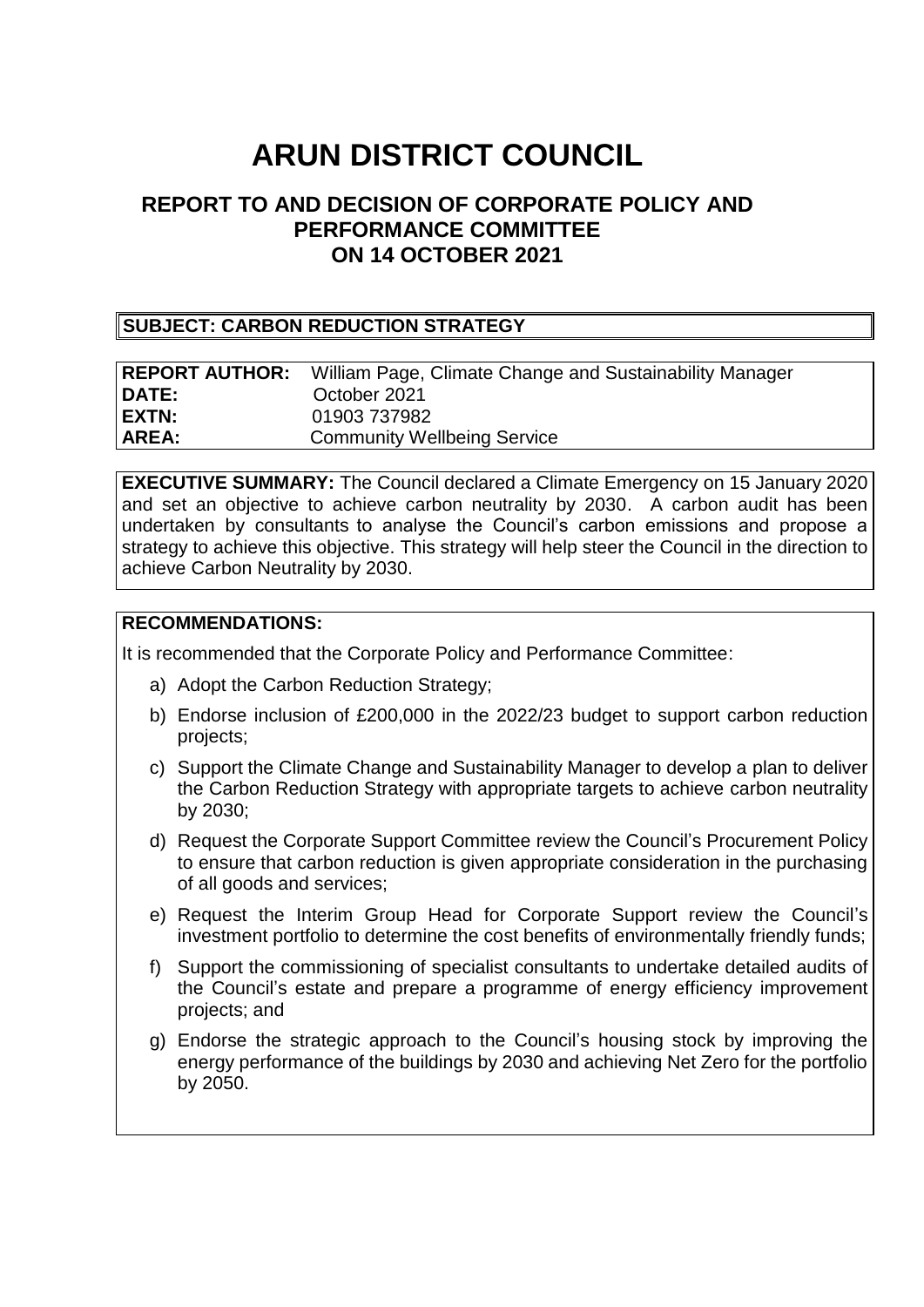#### **1. BACKGROUND:**

- 1.1 In November 2019 the Environment and Leisure Working Party received a report on climate change and global warming. Cabinet supported the recommendation of the Working Group to declare a Climate Emergency and the aim for the Council to become carbon neutral by 2030 (Decision Notice C/029/091219). Full Council resolved to support these recommendations on 15<sup>th</sup> of January 2020.
- 1.2 A Climate Change and Sustainability Manager was appointed in February 2021 to oversee and commission a carbon audit and to produce a strategy and action plan to achieve the Councils 2030 carbon neutral target.
- 1.3 Consultants CO<sup>2</sup> Analysis (CO2A) were appointed in May 2021 to undertake an analysis of the Councils carbon emissions. This included a detailed assessment of the Councils Scope 1 (emissions directly attributed to burning of fuels), Scope 2 (indirect emissions from the generation of purchased electricity and directly controlled by the Council) and Scope 3 emissions (from the activities of the Council but occur from sources not owned or controlled by the Council); and audits of the corporate buildings and housing stock (with data provided by Parity Projects) to calculate the Councils carbon footprint.
- 1.4 In assessing the Councils carbon emissions  $CO<sub>2</sub>A$  has considered what is required to meet the target of carbon neutrality by 2030. This is a significant challenge for the Council and CO2A has proposed a high level action plan to achieve the 2030 target.
- 1.5 The Carbon Reduction strategy can be found at Appendix 1. The significance of the challenge is stated in the strategy:

'*Climate change is perhaps the biggest challenge collectively that we face, with its impacts being felt globally'.*

## **2 BIGGEST CARBON EMITTERS**

- 2.1 CO2A used the Councils finance data and energy consumption to calculate the Scope 1, 2 and 3 emissions. This provided a better understanding of the largest emitters in the Council's carbon footprint. Scope 3 activities make up the majority of the Councils carbon emissions, sitting at 98.10%, with Scope 1 and 2 making up the remaining 1.90%.
- 2.2 Scope 1 and 2 emissions are controlled directly by Council activities. For example, Scope 1 can be addressed by activities such as changing the Councils vehicle fleet to electric or low emission vehicles and improving heating systems to be more efficient. Scope 2 can be addressed by ensuring purchased electricity is generated from renewable sources.
- 2.3 Scope 3 emissions are not directly controlled by the Council and are therefore harder to reduce. The supply chain makes up 86.88% of these emissions and is the largest single emitter by far, followed by Leisure Centres (5.09%), investments (3.39%) and employee commute (1.92%).
- 2.4 Supply chain emissions can be reduced by ensuring that sustainability is in the forefront of the procurement policy and favouring companies who are working towards becoming Net Zero.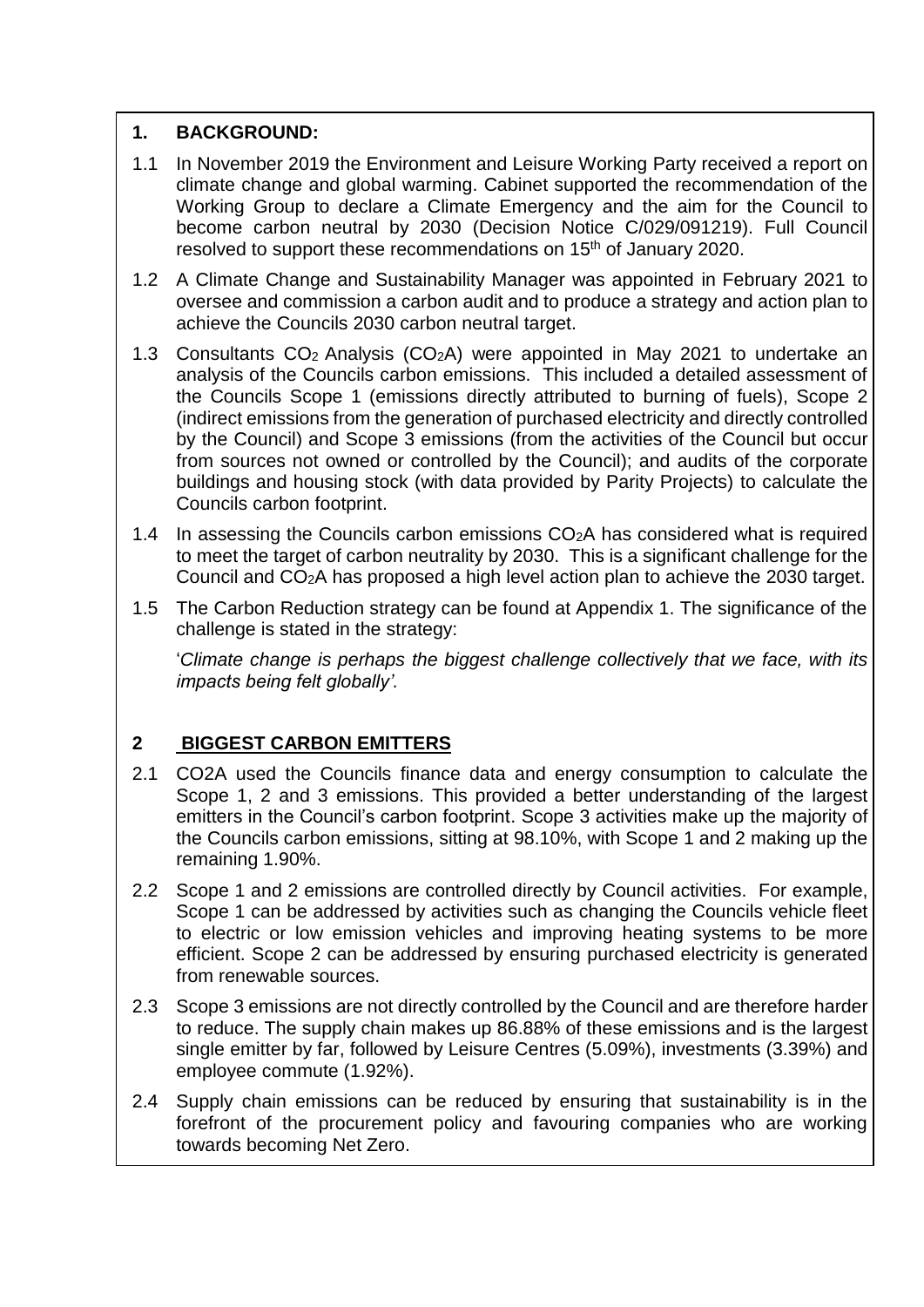- 2.5 Emissions associated with the leisure centres (5.09%) can be addressed in the same way the Council is addressing its own emissions and the Council will work with Freedom Leisure to achieve this.
- 2.6 The Councils financial investments makes up 3.39% of Scope 3 emissions. The fund is managed by CCLA Investment Management LTD, who have a net zero carbon target of 2050.
- 2.7 Making up only 1.92% of the Councils emissions, employee commute is the fourth largest Scope 3 emitter. This has seen a sharp decline due to the pandemic, though as more staff return to the office this will increase. To mitigate this, staff returning to the office will be encouraged to consider active travel, public transport or car sharing to help control emissions.

#### **3 EXCLUSIONS TO THE 2030 TARGET**

3.1 A high-level desk top assessment of the Councils housing stock has been undertaken in respect to the 2030 EPC target and the 2050 net zero carbon target. Over the coming months more detailed analysis will be undertaken to help inform the Council's strategic approach and provide a roadmap on how these targets will be achieved. Therefore, no emissions generated from the Housing portfolio have been included within the audit.

## **4 RESOURCES**

- 4.1 The Councils concern for the environment can be seen in its ambitious target to become Carbon Neutral by 2030; 20 years ahead of the HM Government legal requirement. It is proposed that a budget of £200,000 is available in 2022/23 financial year to ensure that the Council can adequately resource projects and seek additional grant funding to deliver the interventions required to reduce carbon emissions at the earliest opportunity.
- 4.2 Biodiversity is also a key component in the fight against climate change and will play an increasingly important role; through direct actions such as offsetting and rewilding or identifying other nature-based solutions to help reduce the impact of flooding and coastal erosion. As with many projects, officer capacity will be key to implement proposals and ensure biodiversity can fulfil its important role.

# **5 CONCLUSION**

- 5.1 Members will be aware of that the Council has a proven record on delivering energy efficiencies and environmental projects across all service areas. These projects will continue to be delivered and the Climate Change and Sustainability officer will work with officers to capture this work and ensure it contributes to the carbon reduction action plan.
- 5.2 By formally adopting a climate change strategy that covers Scope 1, 2 and 3 emissions the Council will demonstrate a real commitment to tackling this important issue and provide demonstrable leadership whilst making a valuable contribution towards the fight against global warming.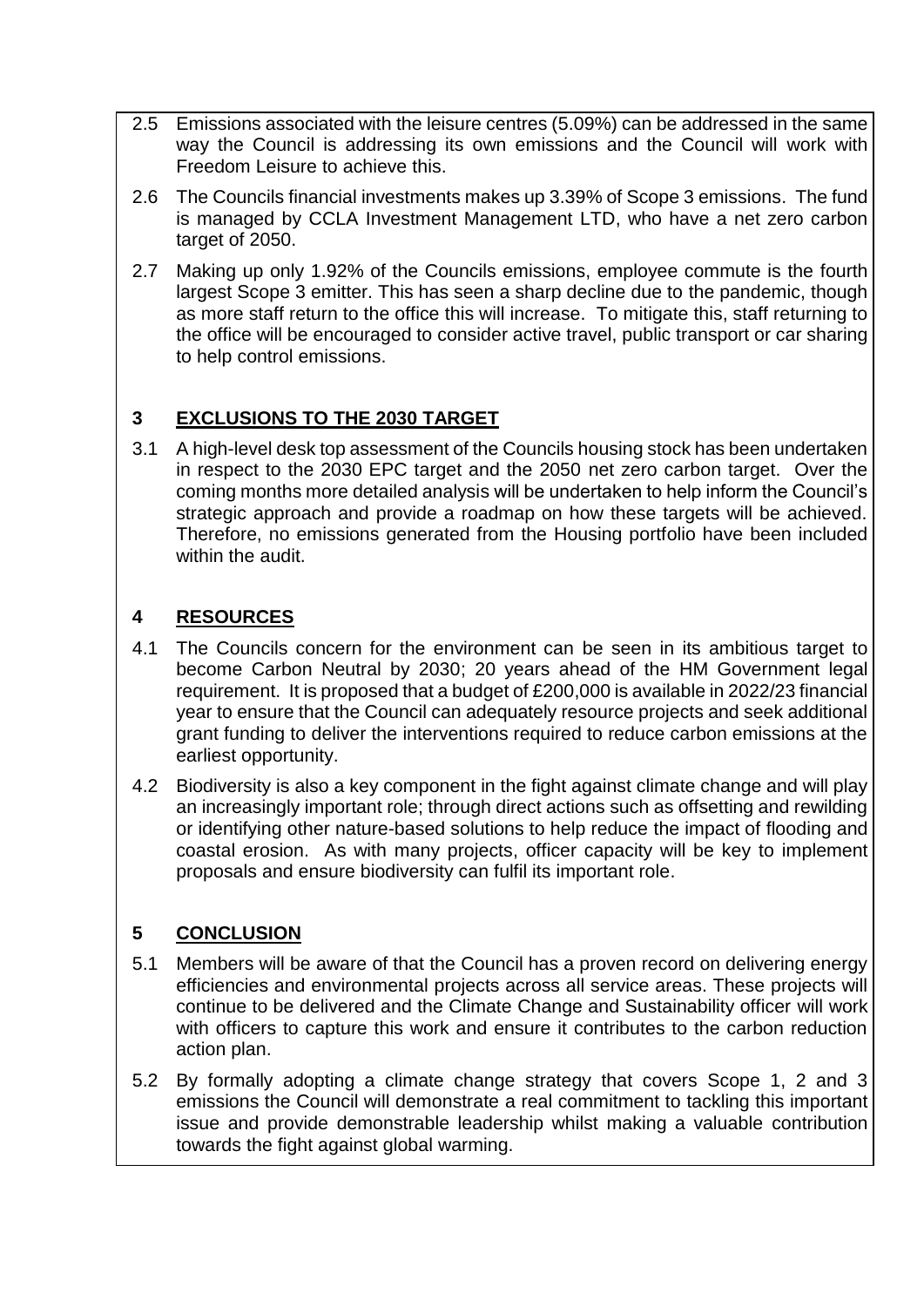|                                                           | 2. PROPOSAL(S):                                                                                                                                                                                          |              |              |  |  |
|-----------------------------------------------------------|----------------------------------------------------------------------------------------------------------------------------------------------------------------------------------------------------------|--------------|--------------|--|--|
|                                                           | It is proposed that the Corporate Policy and Performance Committee:                                                                                                                                      |              |              |  |  |
|                                                           | a) Adopt the Carbon Reduction Strategy;                                                                                                                                                                  |              |              |  |  |
|                                                           | b) Endorse inclusion of £200,000 in the 2022/23 budget to support carbon reduction<br>projects;                                                                                                          |              |              |  |  |
|                                                           | c) Support the Climate Change and Sustainability Manager to develop a plan to deliver<br>the Carbon Reduction Strategy with appropriate targets to achieve carbon neutrality<br>by 2030;                 |              |              |  |  |
|                                                           | d) Request the Corporate Support Committee review the Council's Procurement Policy<br>to ensure that carbon reduction is given appropriate consideration in the purchasing<br>of all goods and services; |              |              |  |  |
|                                                           | e) Request the Interim Group Head for Corporate Support review the Council's<br>investment portfolio to determine the cost benefits of environmentally friendly funds;                                   |              |              |  |  |
| f)                                                        | Support the commissioning of specialist consultants to undertake detailed audits of<br>the Councils estate and prepare a programme of energy efficiency improvement<br>projects; and                     |              |              |  |  |
|                                                           | g) Endorse the strategic approach to the Council's housing stock by improving the<br>energy performance of the buildings by 2030 and achieving Net Zero for the portfolio<br>by 2050.                    |              |              |  |  |
| 3.                                                        | <b>OPTIONS:</b>                                                                                                                                                                                          |              |              |  |  |
|                                                           | a) To approve the recommendations as set out within the strategy to achieve the 2030<br>carbon neutral target.                                                                                           |              |              |  |  |
|                                                           | b) To consider further recommendations.                                                                                                                                                                  |              |              |  |  |
| 4.                                                        | <b>CONSULTATION:</b>                                                                                                                                                                                     |              |              |  |  |
|                                                           | Members of the Corporate Policies and Performance Committee.                                                                                                                                             |              |              |  |  |
|                                                           | Has consultation been undertaken with:                                                                                                                                                                   | <b>YES</b>   | <b>NO</b>    |  |  |
|                                                           | <b>Relevant Town/Parish Council</b>                                                                                                                                                                      |              | $\checkmark$ |  |  |
| <b>Relevant District Ward Councillors</b><br>$\checkmark$ |                                                                                                                                                                                                          |              |              |  |  |
|                                                           | Other groups/persons (please specify)                                                                                                                                                                    |              | $\checkmark$ |  |  |
| 5.                                                        | ARE THERE ANY IMPLICATIONS IN RELATION TO<br>THE FOLLOWING COUNCIL POLICIES:<br>(Explain in more detail at 6 below)                                                                                      | <b>YES</b>   | <b>NO</b>    |  |  |
|                                                           | Financial                                                                                                                                                                                                | $\checkmark$ |              |  |  |
|                                                           | Legal                                                                                                                                                                                                    |              | $\checkmark$ |  |  |
|                                                           | Human Rights/Equality Impact Assessment                                                                                                                                                                  |              | $\checkmark$ |  |  |
|                                                           | Community Safety including Section 17 of Crime &<br><b>Disorder Act</b>                                                                                                                                  |              | $\checkmark$ |  |  |